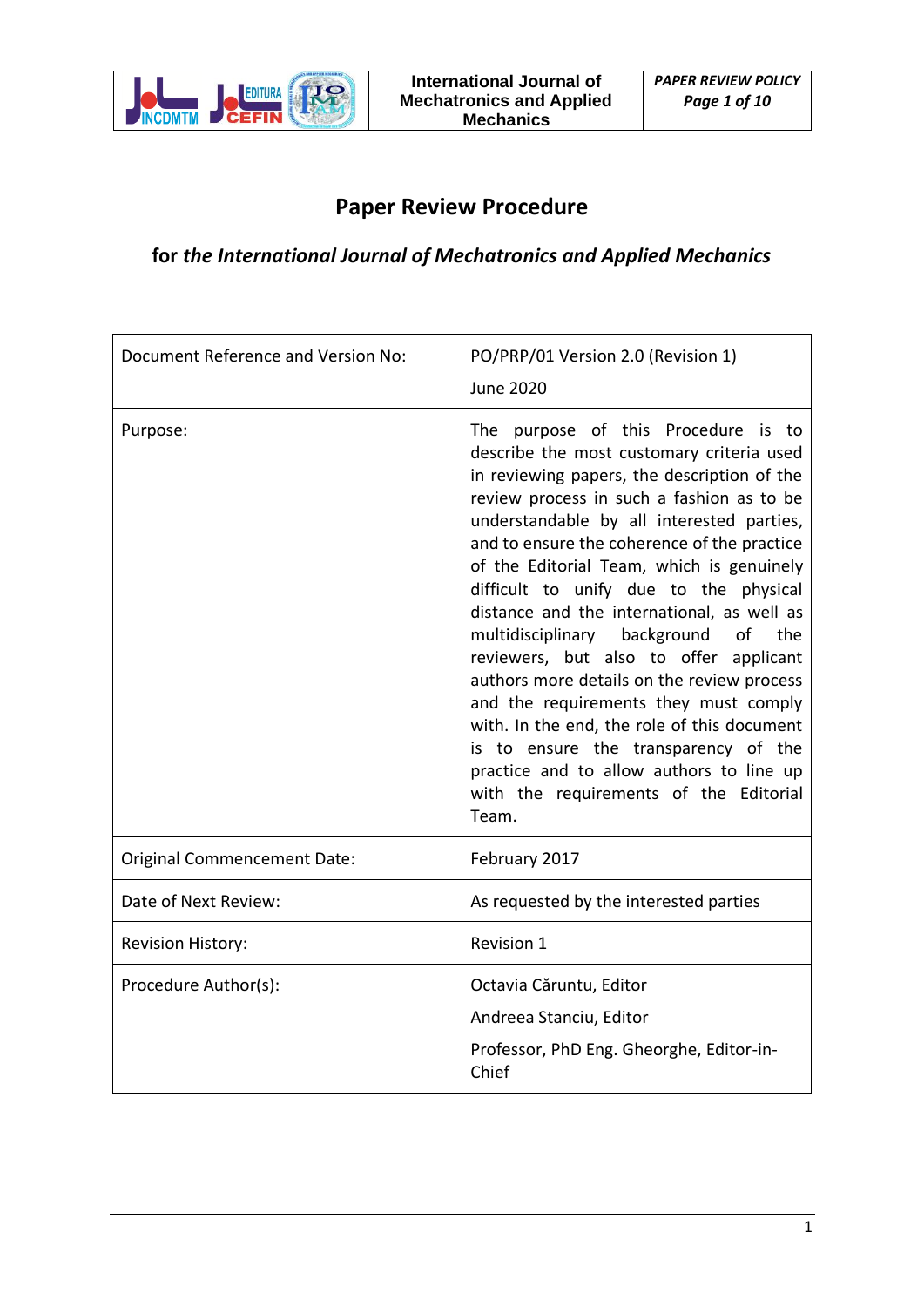

# **Table of Contents**

| 3. Criteria for Reviewing the Journal. Reviewer Reports - For Reviewers Only6 |  |
|-------------------------------------------------------------------------------|--|
|                                                                               |  |
|                                                                               |  |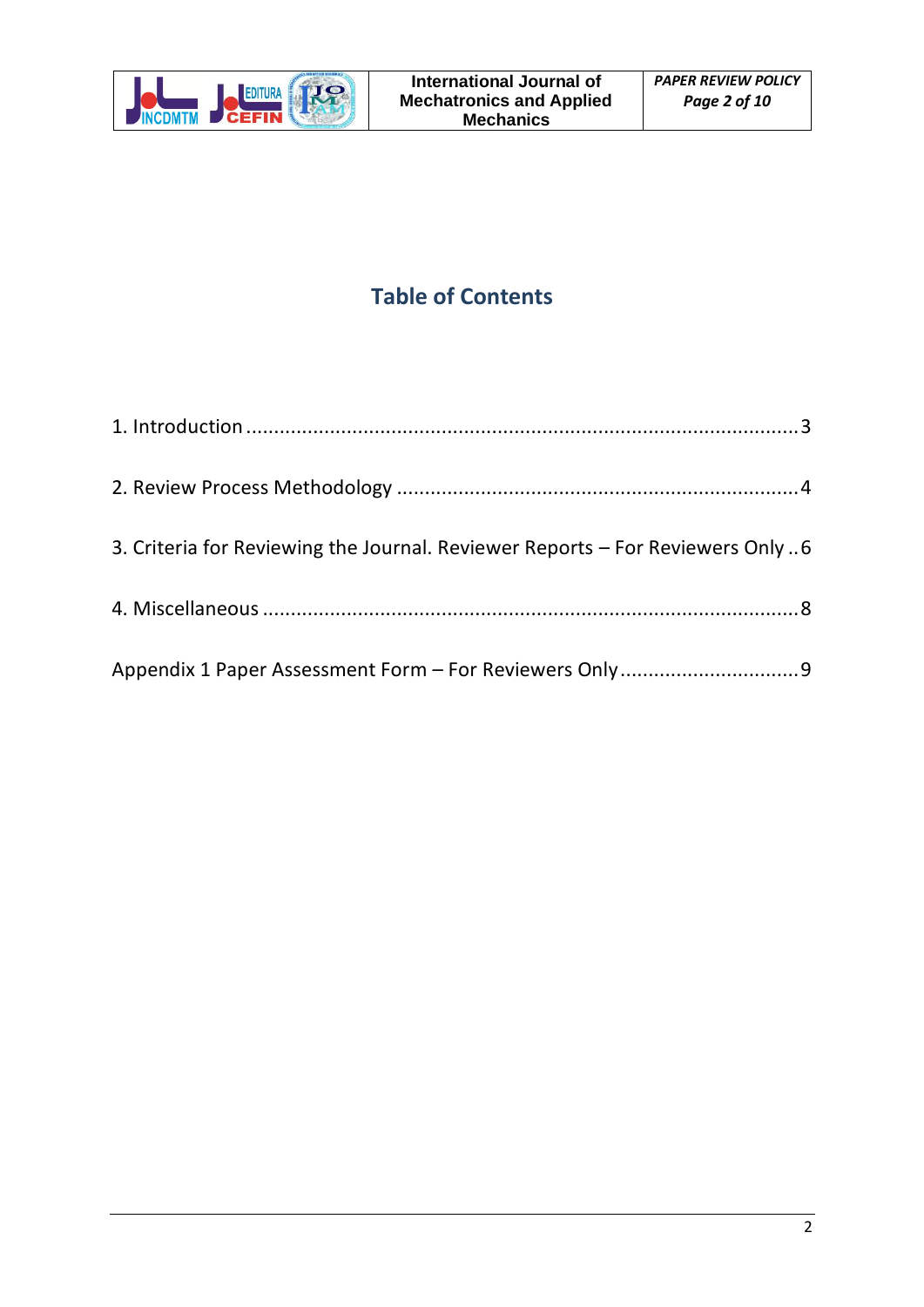

# <span id="page-2-0"></span>**1. Introduction**

At the moment of devising this Procedure, the journal is divided in two main areas, with a main responsible (Co-Editor-in-chief) responsible for each one:

- 1. Mechatronics Design
- 2. Applied Mechanics

Each main topic is structured in 4 sub-areas (8 fields of research for the journal), each with an Associate Editor assigned:

- 1. Under Mechatronics topic:
	- 1.1. Robotics and Automation
	- 1.2. Measurement Systems and Image Processing
	- 1.3. Mechatronic Systems and Manufacturing Processes
	- 1.4. Electronics and Cyber-Physical Systems
- 2. Under Applied Mechanics topic:
	- 2.1. Materials Science,
	- 2.2. Structural Mechanics,
	- 2.3. Fluid Mechanics,
	- 2.4. Technology of Measurement and Instrumentation.

The aim of the review process is to make sure that good scientific work is published. It plays a vital role in maintaining the high standards of *International Journal of Mechatronics and Applied Mechanics* and the contributions received with the view to be included in IJOMAM are reviewed following the procedure outlined in this document.

Special Issues are based on different peer review procedures involving Guest Editors. They are particular cases and have a different status. Authors who want to publish papers in special issues will receive full details of the review process  $-$  on request  $-$  at the given time. You can contact us at any time at [incdmtm@incdmtm.ro](mailto:incdmtm@incdmtm.ro) and andreea.popescu@incdmtm.ro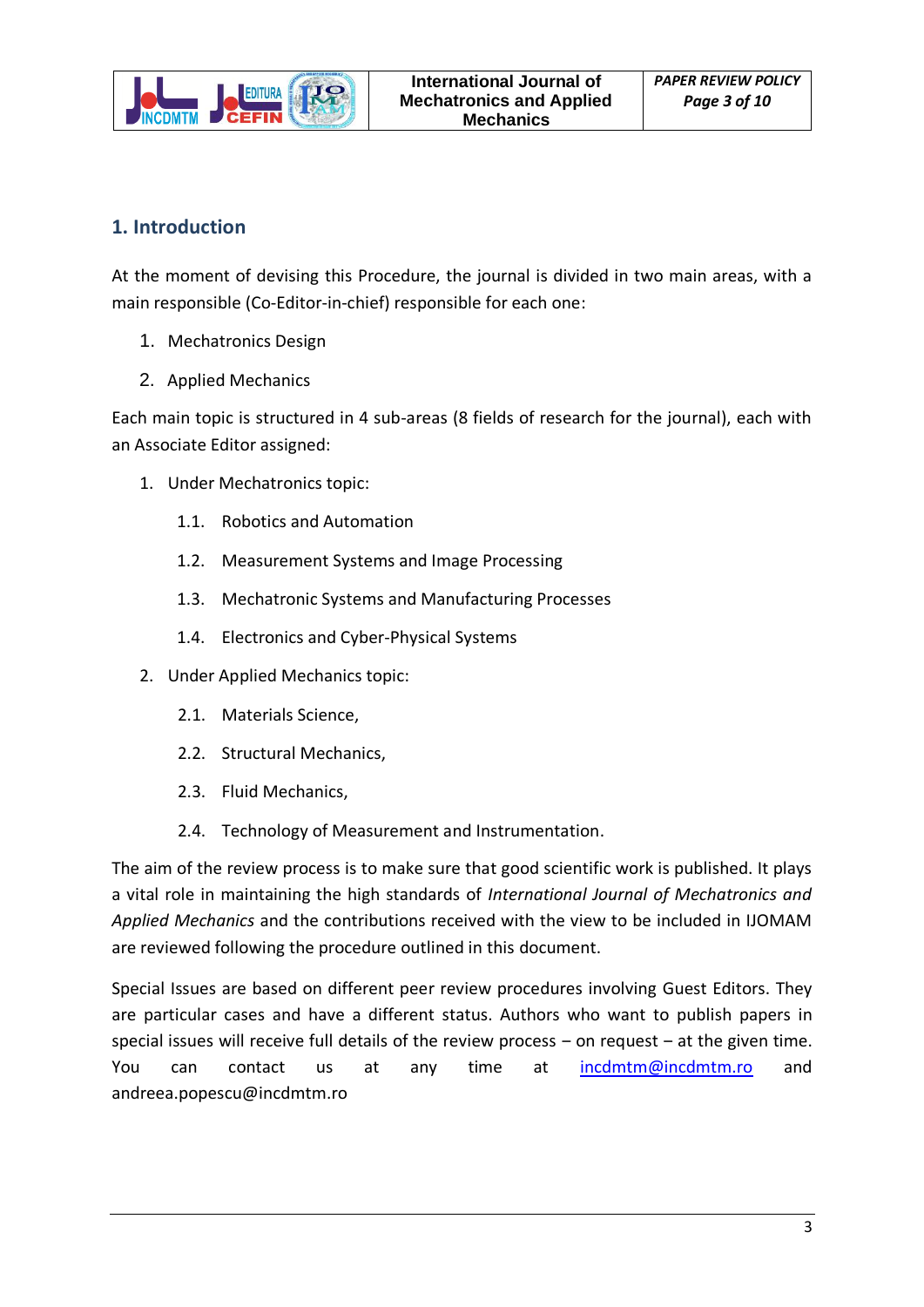

## <span id="page-3-0"></span>**2. Review Process Methodology**

The current guidelines specify the procedures and the methodology underlying the running of the review process for paper inclusion in the *International Journal of Mechatronics and Applied Mechanics.*

Manuscripts whose contents range outside the main topics of the journal will not be considered for review.

The review process is confidential and the identities of the persons who review papers will not be revealed to the authors. Also, the submitted manuscripts are treated as confidential documents. Thus, the entire evaluation process is based on a **double blind review** for optimal results.

### **First Hand Manuscript Evaluation**

All papers need to be submitted by e-mail (via incdmtm@incdmtm; CC: [andreea.popescu@incdmtm.ro\)](mailto:andreea.popescu@incdmtm.ro). They are checked by the Editor-in-Chief for completeness and adherence to best practices in academic writing. Those that pass this first round of evaluation are then assigned for consideration to one of the two Co-Editors-in-chief of the two main areas and are sent for review to the Associate Editors. Authors of manuscripts that are rejected in the initial evaluation stage will normally be informed on short notice.

### **Associate Editor Evaluation**

When being assigned a new submission, the Senior Editors will decide if the paper should go to peer review process or if it should be rejected without further review. Manuscripts rejected at this stage do not correspond to the journal's topics, lack originality, or have very poor English.

Those manuscripts considered suitable for review are passed on to two of the Associate Editors.

### **The entire review process involves the following steps:**

1. There are two journal issues per year. The Editorial Team begins receiving paper starting with the  $1<sup>st</sup>$  of January and the process continues throghuout the entire year until both issues are full.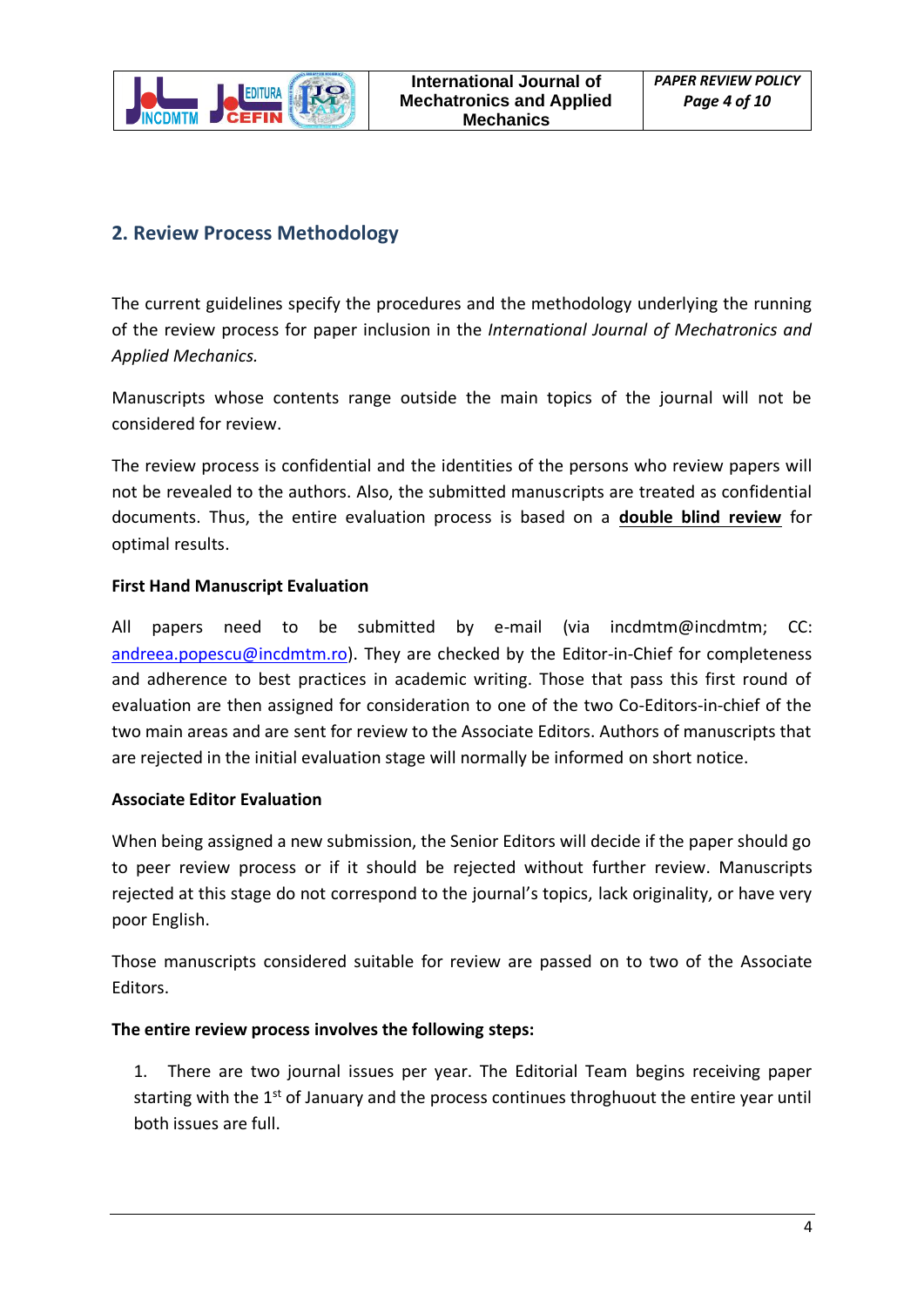2. A contribution is received by e-mail by the Editor-in-chief and the Editorial Team (via incdmtm@incdmtm and [andreea.popescu@incdmtm.ro\)](mailto:andreea.popescu@incdmtm.ro). Should a paper be not suited for the purpose of the journal, it is rejected in this very stage. The verdict is immediately communicated to the contributor.

**EDITURA** 

3. Should the number of submissions received at a given time be excessive and exceed the processing capacity of the Editorial team, than the Editor-in-chief and the Editorial Team retain their right to ask the contributor to re-submit the paper at a future date that will be communicated to the latter.

4. The paper is assigned to the Co-editor-in-chief belonging to the appropriate area, who is to decide whether the paper will go for the next step of evaluation or not. The paper can be also rejected in this stage. The verdict is immediately communicated to the contributor.

5. The Co-editor-in-chief will assign the paper for revision to two of the Co-editor of his choice. The author(-s)'s names and affiliation(-s) will be obliterated from the file.

6. Each reviewer will fill the evaluation form and will send it back to the co-editor.

7. The final decision on paper acceptance/rejection is attained when consensus on this matter is obtained between the two reviewers. Sometimes, reviewers can ask for paper improvements and they need to be performed in a timely matter for the paper to be accepted for publication. Failure to comply with these requirements will results in the rejection of the paper.

8. The Editorial Team communicates the verdict on paper acceptance or rejection to the corresponding author as soon as possible.

9. The author pays the publication fee and notifies the Editorial Team in this regard.

10. The Editorial Team confirms the payment and issues financial documents and the publication proofs (upon request).

11. The paper is published in one of the two issues that are generated each year.

12. On special occasions, extra issues are published, but they have a particular status and they are usually related with the organization of events by our international partners wo apply for publishing with IJOMAM.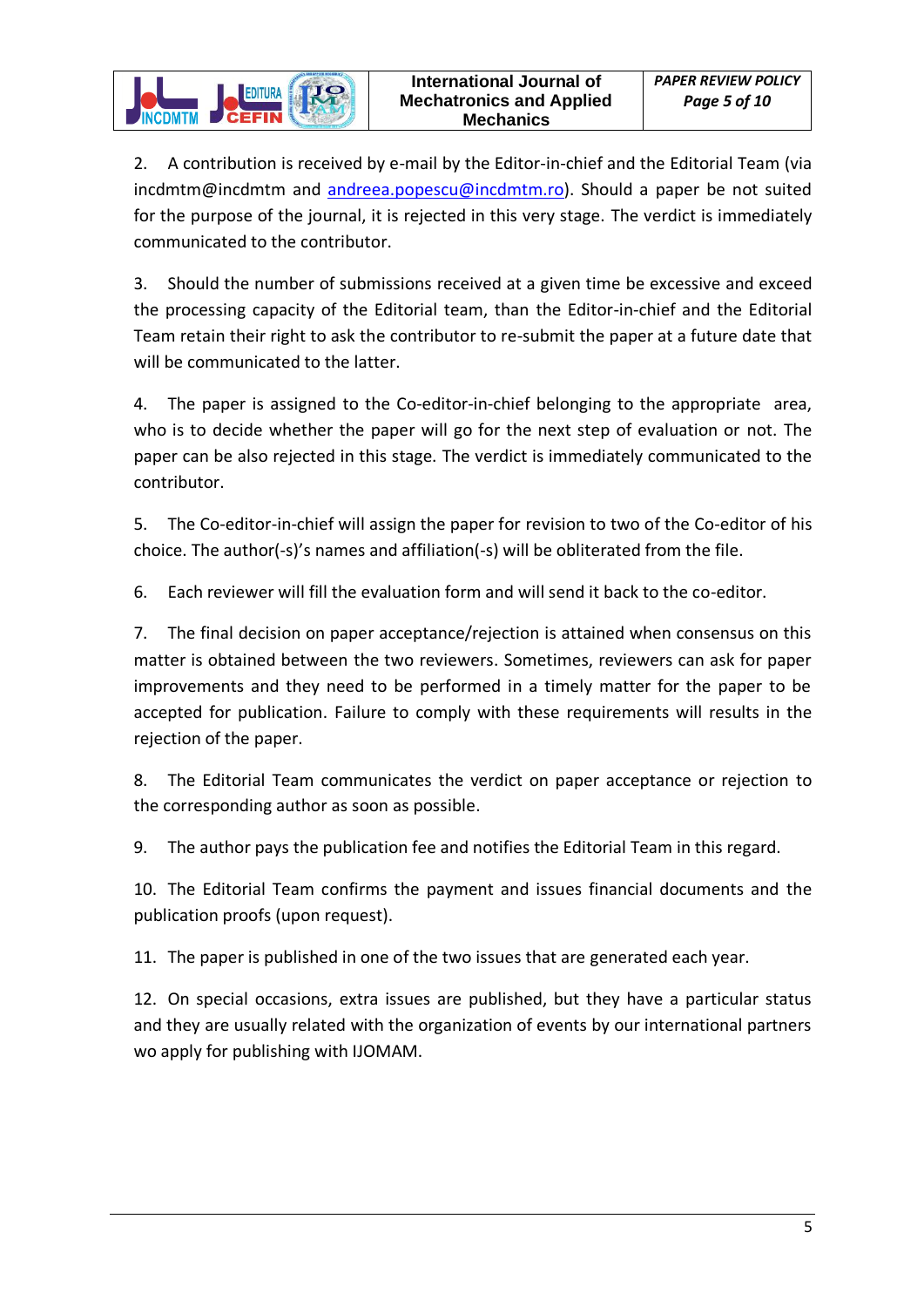

## <span id="page-5-0"></span>**3. Criteria for Reviewing the Journal. Reviewer Reports – For Reviewers Only**

### **Reviewer reports**

Reviewers are asked to evaluate a manuscript for:

- Originality and complexity;
- Significance, applicability, scientific impact;
- Coverage of the appropriate existing literature;
- Adequacy of methodology, analysis and interpretation;
- Clear, concise writing style;
- Proper organization of the paper.

#### **Checklist of review criteria**

#### • **Title and abstract**

- $\checkmark$  The title is clear and informative.
- $\checkmark$  The title is representative of the content (not misleading).
- $\checkmark$  The abstract is thorough, essential details are presented.
- $\checkmark$  There are no inconsistencies between the abstract and the text.
- $\checkmark$  All of the information given in the abstract is present in the text.

#### • **Originality and complexity**

 $\checkmark$  The content of the paper is new or original.

 $\checkmark$  The paper should address an important research problem or question, display a high level of creativity or innovation in research.

#### • **Significance, applicability, scientific impact;**

The paper should have a high scientific impact.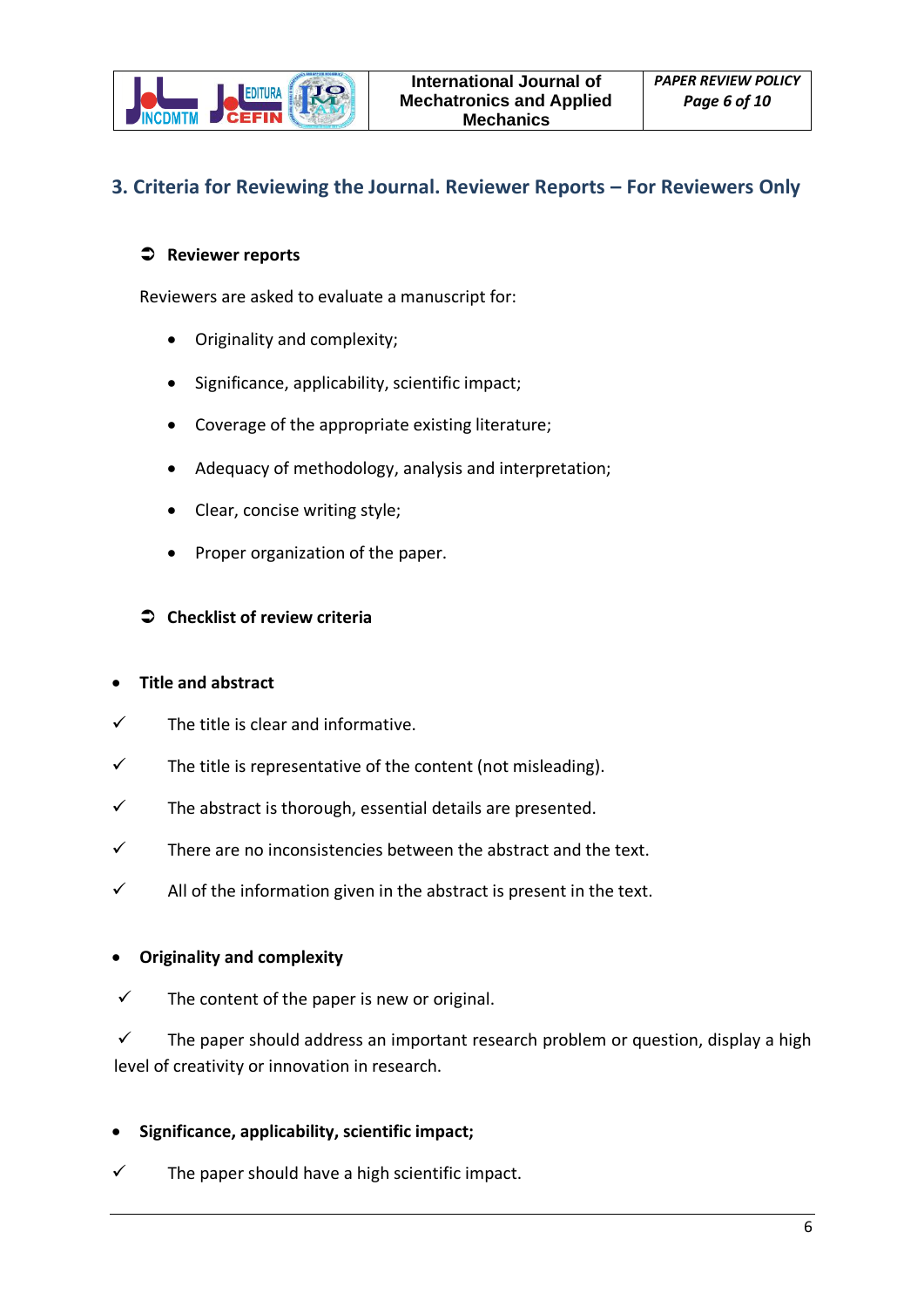

- $\checkmark$  The paper must be useful to practitioners or researchers or both.
- $\checkmark$  The paper must contain specific, proven, significant research.

#### • **Coverage of appropriate existing literature**

- $\checkmark$  The literature review is up-to-date.
- $\checkmark$  The number of references and their selection is appropriate.
- $\checkmark$  The review of the literature is well integrated.
- $\checkmark$  The references are mainly primary sources.

#### • **Adequacy of methodology, analysis and interpretation;**

- $\checkmark$  The development is sufficiently described.
- $\checkmark$  The data set is sufficiently described or referenced.

✓ The subject should be complete, well organized, and supported by understandable and useful tables, figures, and references.

 $\checkmark$  Data presented must be valid, and the research methods described should be appropriate.

 $\checkmark$  Conclusions should be valid, appropriate, and properly supported.

#### • **Clear, concise writing style**

- $\checkmark$  The text is well written and easy to follow.
- $\checkmark$  The English used in the paper is good.

#### • **Presentation and organization of the paper**

- $\checkmark$  The paper follows the style guidelines suggested by the Editorial Team.
- $\checkmark$  The manuscript is well organized.
- $\checkmark$  The tables and figures are used effectively and complement the text.
- $\checkmark$  The references observe the template and are properly chosen.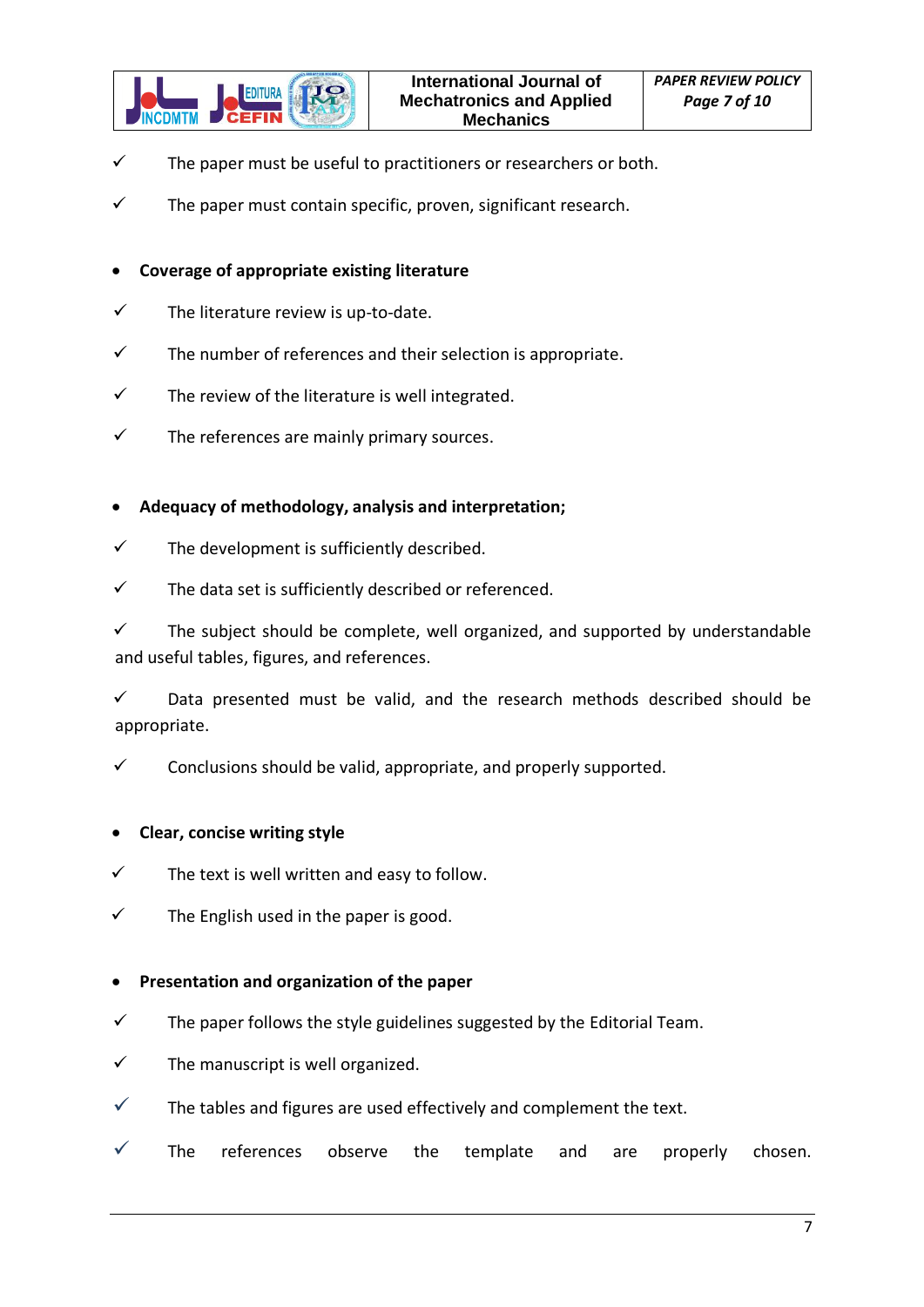

## <span id="page-7-0"></span>**4. Miscellaneous**

**The decision to accept or to reject a paper belongs entirely to the Reviewers.** The Editorial Team has no say in this matter for objectivity reasons. A paper is published only if the two reviewers that are assigned to it reach an agreement should one opt for rejection and the other for acceptance in the initial state.

**The work of the Reviewers is not remunerated, granting this process a great level of objectivity.**

**The authors sign a Copyright Transfer Agreement by which they transfer the copyright to the paper to IJOMAM.** However, they retain certain rights that are specified in the Agreement.

**The authors state and take full responsibility for this statement that the paper is not subject to plagiarism** and that all sources used in drawing the submitted paper are properly cited, as according to scientific best practices in the academic field and ethical considerations. However, it is up to the Editor and the Editorial Team and the Reviewers to make sure that these aspects are observed by further checking the contributions with a special software that detects plagiarism. **Authors who break the ethical conduct rules can no longer submit papers for evaluation sooner than in five years' time from the date of plagiarism detected**. A maximum of **5% plagiarism rate** as detected by the specialized software is considered acceptable considering the complexity of plagiarism forms (apart from the strict identification of plagiarism with verbatim reproduction of the works of others) and the possible software errors.

**All rejected papers can be re-submitted for evaluation in the next issue provided that they are improved according to the suggestions of the Reviewers**. Papers that are resubmitted and that fail to comply with this provision can no longer be submitted for a next round of evaluation and further papers by the same author(-s) are rejected automatically.

**Papers need to have high quality graphics.** Reproducing graphics with no permission falls in the responsibility of the author who submits a paper. **The ideal resolution for photos is that of at least 300 DPI, while a resolution below 200 DPI is not acceptable and leads to the rejection of a paper.**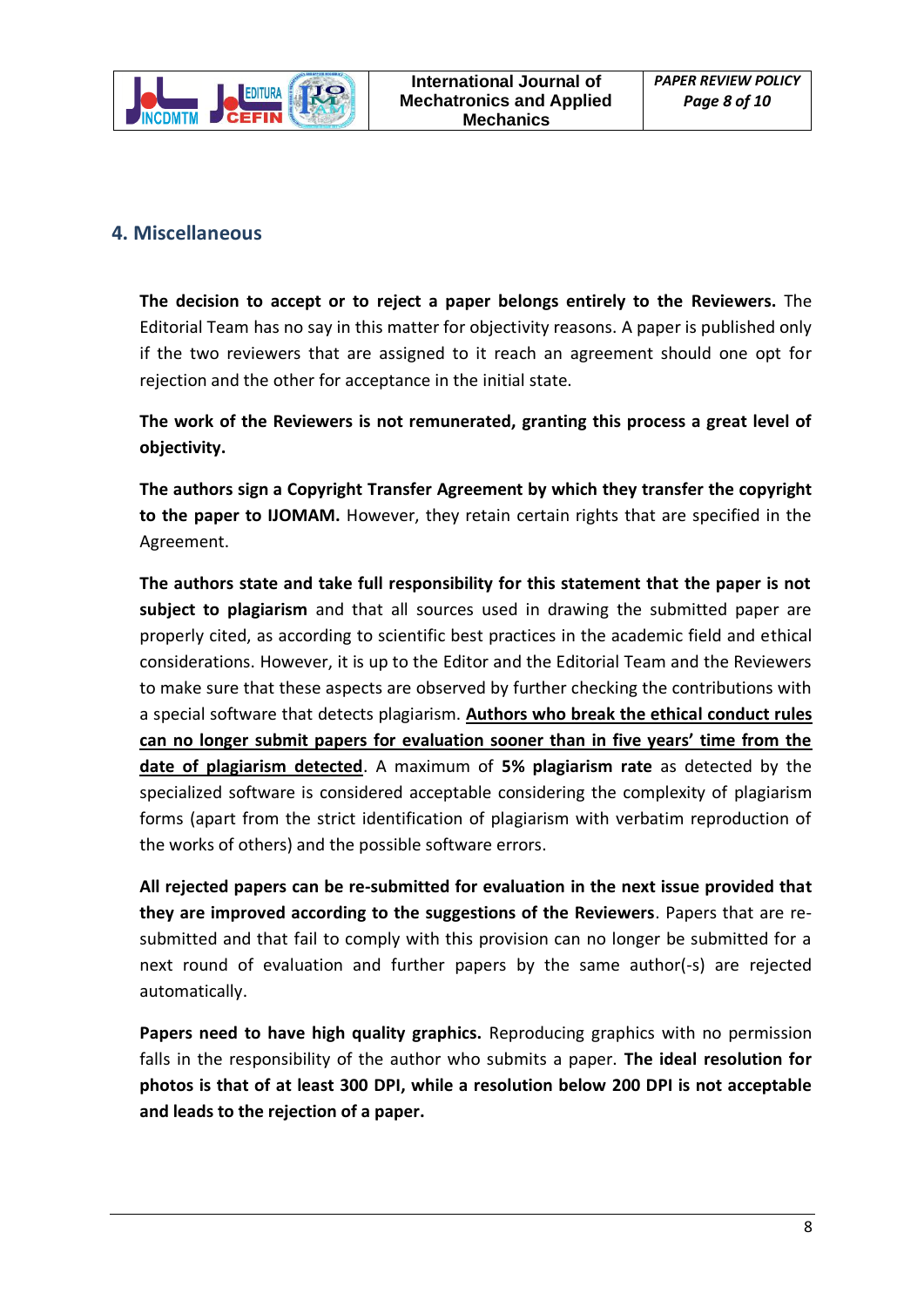

### <span id="page-8-0"></span>**Appendix 1 PAPER ASSESSMENT FORM –** *For Reviewers Only*

#### **Paper Title**:

- **Paper Authors: This section is obliterated by the Editorial Team.**
- **Keywords:**

### **PAPER EVALUATION REPORT**

#### **Evaluation Result:**

**Score:** 

#### **Criteria**

| <b>Criteria</b>                                                                | Poor | Fair | Good | Very good | <b>Excellent</b> |
|--------------------------------------------------------------------------------|------|------|------|-----------|------------------|
| <b>Scores</b>                                                                  |      |      |      |           |                  |
| Title and abstract (does it<br>reflect/represent the content of<br>the paper?) |      |      |      |           |                  |
| Overall quality of content,<br>research approach                               |      |      |      |           |                  |
| Significance, applicability,<br>scientific impact                              |      |      |      |           |                  |
| Originality/innovation and<br>complexity                                       |      |      |      |           |                  |
| Presentation and quality of<br>writing (English)                               |      |      |      |           |                  |
| Coverage of literature                                                         |      |      |      |           |                  |

*Please note that scores must be between 1 and 5.*

#### *Interpretation:*

- 0 The paper fails to address the criterion.<br>1 Poor. The criterion is inadequately addressed.
- The criterion is inadequately addressed, or there are a large number of shortcomings.
- 2 Fair. The paper addresses the criterion, but there are significant shortcomings.
- 3 Good. The paper addresses the criterion well, but a number of shortcomings are still present.
- 4 Very good. The paper addresses the criterion very well, but a small number of shortcomings are present.
- 5 Excellent. The paper successfully addresses all relevant aspects of the criterion.

**Justification of the Scores**